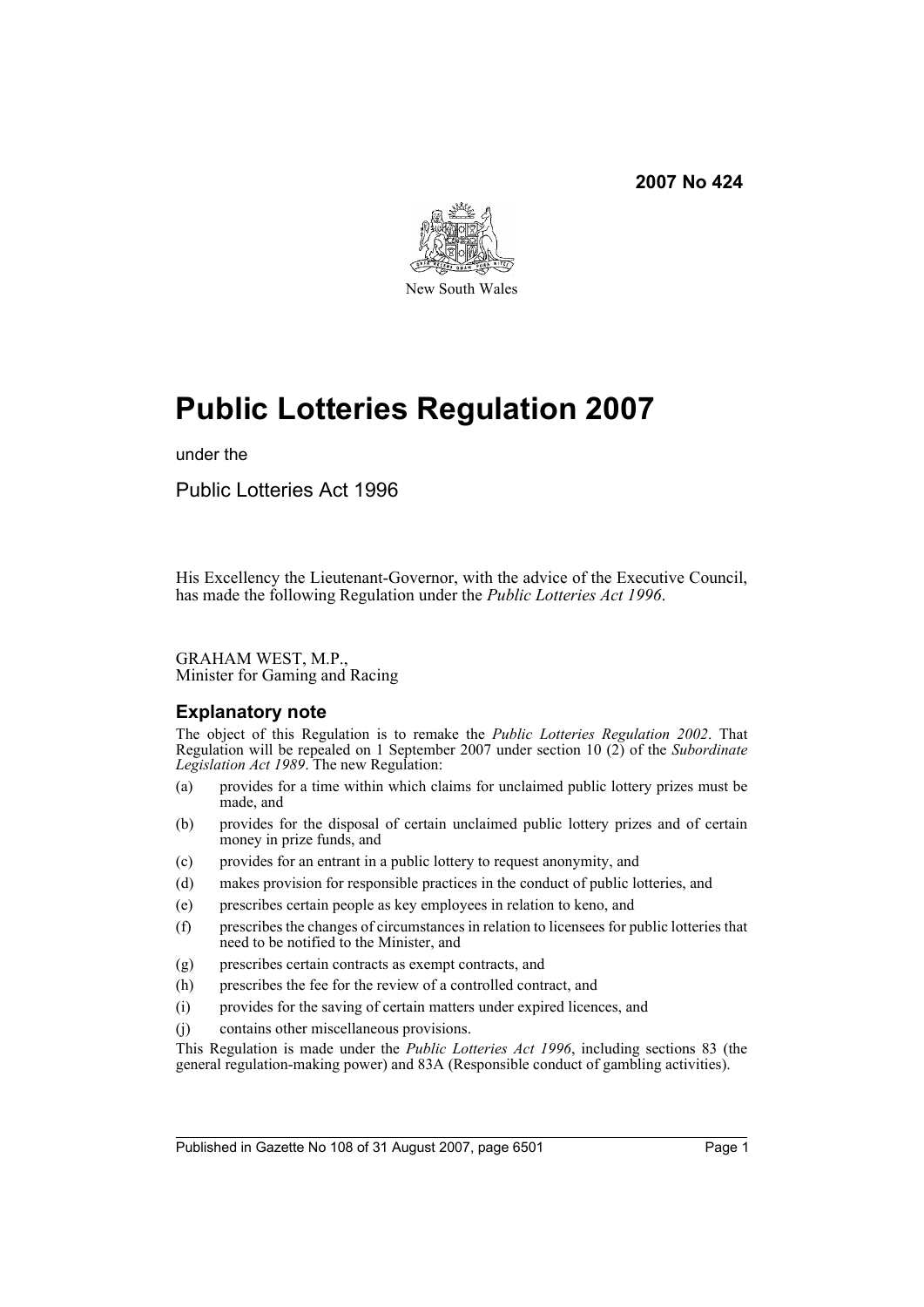Public Lotteries Regulation 2007

# **Contents**

|                   |                |                                                                     | Page           |
|-------------------|----------------|---------------------------------------------------------------------|----------------|
| Part 1            |                | <b>Preliminary</b>                                                  |                |
|                   | 1              | Name of Regulation                                                  | 3              |
|                   | $\overline{2}$ | Commencement                                                        | 3              |
|                   | 3              | <b>Definition</b>                                                   | 3              |
| Part 2            | <b>Prizes</b>  |                                                                     |                |
|                   | 4              | Period in which prizes may be claimed                               | 4              |
|                   | 5              | Unclaimed public lottery prizes                                     | 4              |
|                   | 6              | Disposal of certain money in prize fund if licence not<br>in force  | 4              |
|                   | 7              | Publicity concerning prizewinners                                   | 4              |
|                   | 8              | Prizes paid by agents                                               | 5              |
| Part 3            |                | Responsible gambling practices                                      |                |
|                   | 9              | Approval of English and other community language player             |                |
|                   |                | information brochures                                               | 6              |
|                   | 10             | Provision of player information brochures                           | 6              |
|                   | 11             | Provision of player information brochures in community<br>languages | 7              |
|                   | 12             | Gambling information and warnings                                   | $\overline{7}$ |
|                   | 13             | Counselling signage-notice to be displayed                          | 8              |
|                   | 14             | Advertising of public lotteries                                     | 9              |
|                   | 15             | Payment of prize money by cheque or electronic funds<br>transfer    | 9              |
|                   | 16             | Gambling inducements                                                | 10             |
| Part 4            |                | <b>Miscellaneous</b>                                                |                |
|                   | 17             | Key employees (keno)                                                | 11             |
|                   | 18             | Notification of change of circumstances in relation to<br>licensees | 11             |
|                   | 19             | Exempt contracts                                                    | 12             |
|                   | 20             | Review of controlled contracts                                      | 13             |
|                   | 21             | Saving of certain matters under expired licences                    | 13             |
|                   | 22             | Savings provision                                                   | 13             |
| <b>Schedule 1</b> |                | Change of circumstances to be notified                              | 14             |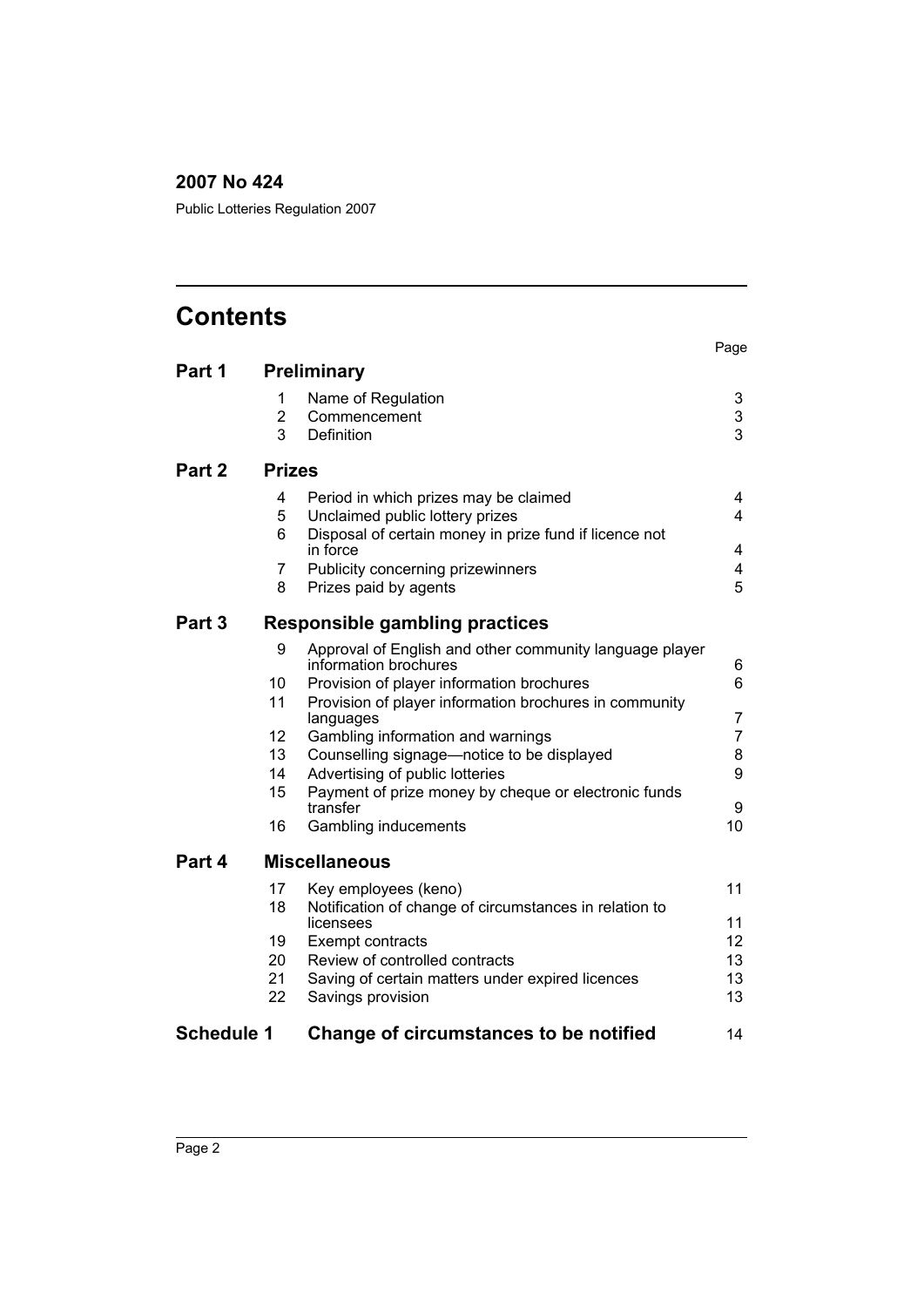Public Lotteries Regulation 2007 Clause 1

Preliminary **Part 1** 

**2007 No 424**

# **Public Lotteries Regulation 2007**

under the

Public Lotteries Act 1996

# <span id="page-2-1"></span><span id="page-2-0"></span>**Part 1 Preliminary**

#### **1 Name of Regulation**

This Regulation is the *Public Lotteries Regulation 2007*.

#### <span id="page-2-2"></span>**2 Commencement**

This Regulation commences on 1 September 2007. **Note.** This Regulation replaces the *Public Lotteries Regulation 2002* which is repealed on 1 September 2007 under section 10 (2) of the *Subordinate Legislation Act 1989*.

#### <span id="page-2-3"></span>**3 Definition**

- (1) In this Regulation: *the Act* means the *Public Lotteries Act 1996*.
- (2) Notes included in this Regulation do not form part of this Regulation.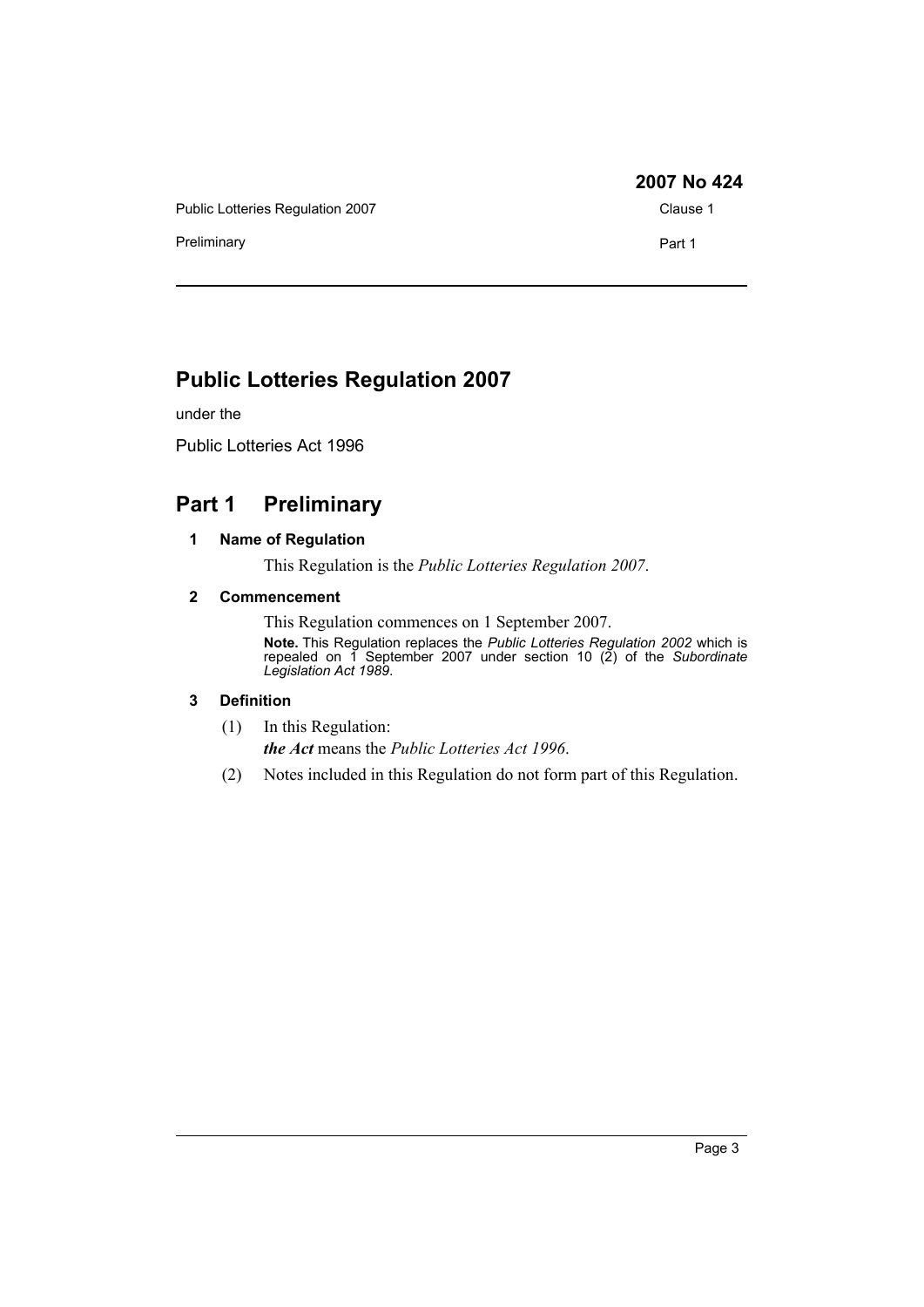Clause 4 Public Lotteries Regulation 2007

Part 2 Prizes

# <span id="page-3-1"></span><span id="page-3-0"></span>**Part 2 Prizes**

#### **4 Period in which prizes may be claimed**

A claim for an unclaimed prize must be made:

- (a) on or before 1 December 2016, in the case of a prize won in a public lottery conducted on or before 30 November 2010, or
- (b) on or before the sixth anniversary of the date on which the public lottery to which the prize relates was conducted, in the case of a prize won in a public lottery conducted on or after 1 December 2010.

#### <span id="page-3-2"></span>**5 Unclaimed public lottery prizes**

- (1) An unclaimed prize may be disposed of by the licensee who conducted the public lottery in a manner and for a purpose approved by the Minister for the benefit of subscribers to public lotteries conducted by the licensee or, in the case of an unclaimed keno prize, for any other purpose approved of by the Minister.
- (2) If the Minister approves of the disposal by a licensee of an unclaimed prize under subclause (1), the licensee must dispose of the unclaimed prize in the manner and for the purpose approved:
	- (a) within the time, if any, specified in the approval, or
	- (b) if a time is not specified in the approval, within 10 days after the day on which the approval is given, or
	- (c) if the approval was given before the commencement of this subclause, within 10 days after that commencement.

#### <span id="page-3-3"></span>**6 Disposal of certain money in prize fund if licence not in force**

The Minister may, with the approval of the Treasurer, distribute money to which section 27 (10) of the Act refers for the benefit of subscribers to public lotteries generally, by payment to the Consolidated Fund or for such other purposes as the Minister determines.

#### <span id="page-3-4"></span>**7 Publicity concerning prizewinners**

For the purposes of section 38 (2) of the Act, an entrant in a public lottery may request anonymity:

- (a) by having the request for anonymity recorded by the licensee in accordance with the rules of the public lottery, or
- (b) by indicating to the licensee (or an employee of the licensee) when claiming a prize that the person does not want his or her identity published.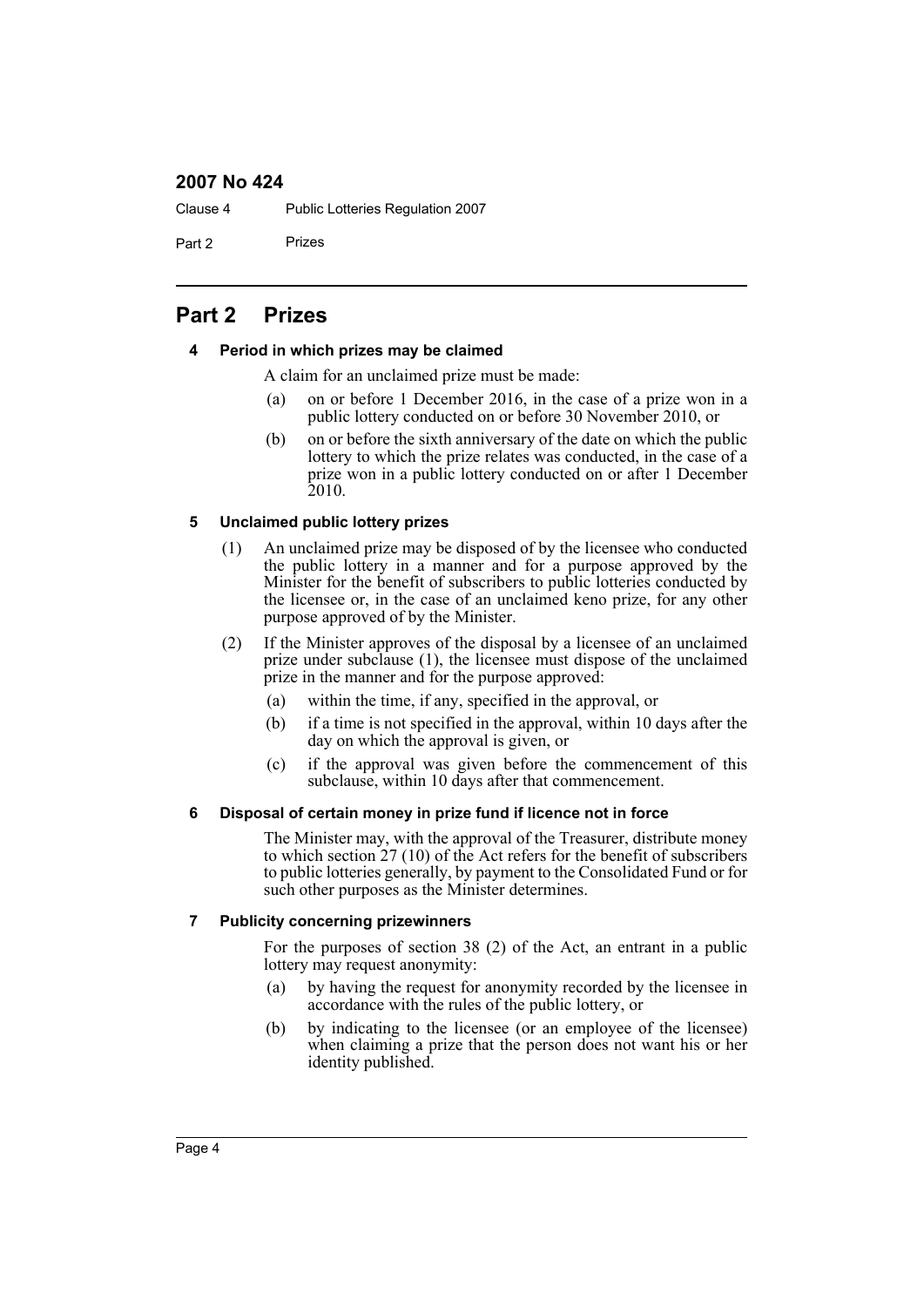|                                  | 2007 No 424 |
|----------------------------------|-------------|
| Public Lotteries Regulation 2007 | Clause 8    |
| Prizes                           | Part 2      |

### <span id="page-4-0"></span>**8 Prizes paid by agents**

For the purposes of section 39A of the Act, the prescribed amount:

- (a) in relation to a game of keno is \$9,999, and
- (b) in relation to a public lottery (other than a game of keno) is \$1,000.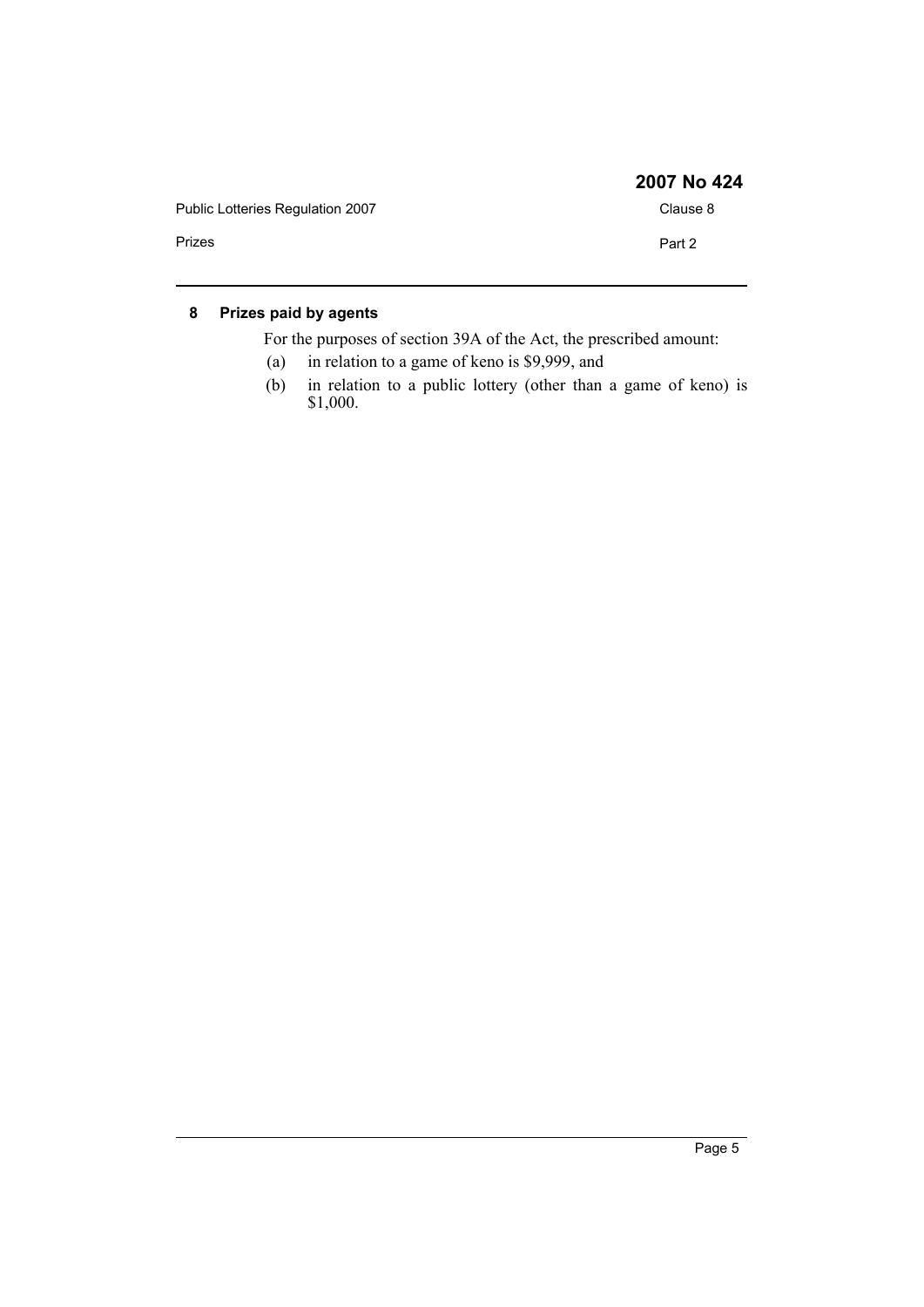Clause 9 Public Lotteries Regulation 2007

Part 3 Responsible gambling practices

### <span id="page-5-1"></span><span id="page-5-0"></span>**Part 3 Responsible gambling practices**

#### **9 Approval of English and other community language player information brochures**

- (1) In this clause, *player information* means the following:
	- (a) information concerning the chances of winning a major prize in a public lottery,
	- (b) the G-line (NSW) helpline telephone number operated under contractual arrangements made by the NSW Office of Liquor, Gaming and Racing of the Department of the Arts, Sport and Recreation.
- (2) The Minister may approve one or more pamphlets or brochures containing player information in the English language (a *player information brochure*).
- (3) The Minister may approve one or more pamphlets or brochures containing advice in the Arabic, Chinese, Croatian, Greek, Italian, Korean, Macedonian, Maltese, Serbian, Spanish, Turkish and Vietnamese languages that:
	- (a) indicates the substance of the player information contained in a player information brochure, and
	- (b) advises that the information will be supplied by the licensee or an agent of the licensee in the relevant language on request.
- (4) A pamphlet or brochure approved under subclause (3) may be combined with the player information brochure to which it relates.
- (5) The Minister may approve one or more pamphlets or brochures (a *community language player information brochure*) containing player information in the Arabic, Chinese, Croatian, Greek, Italian, Korean, Macedonian, Maltese, Serbian, Spanish, Turkish and Vietnamese languages.
- (6) The Minister may vary or withdraw any approval given under this clause.

#### <span id="page-5-2"></span>**10 Provision of player information brochures**

- (1) A licensee must:
	- (a) provide to the agent sufficient copies of the player information brochures approved by the Minister under clause 9 (2) to enable the agent to comply with those requirements, and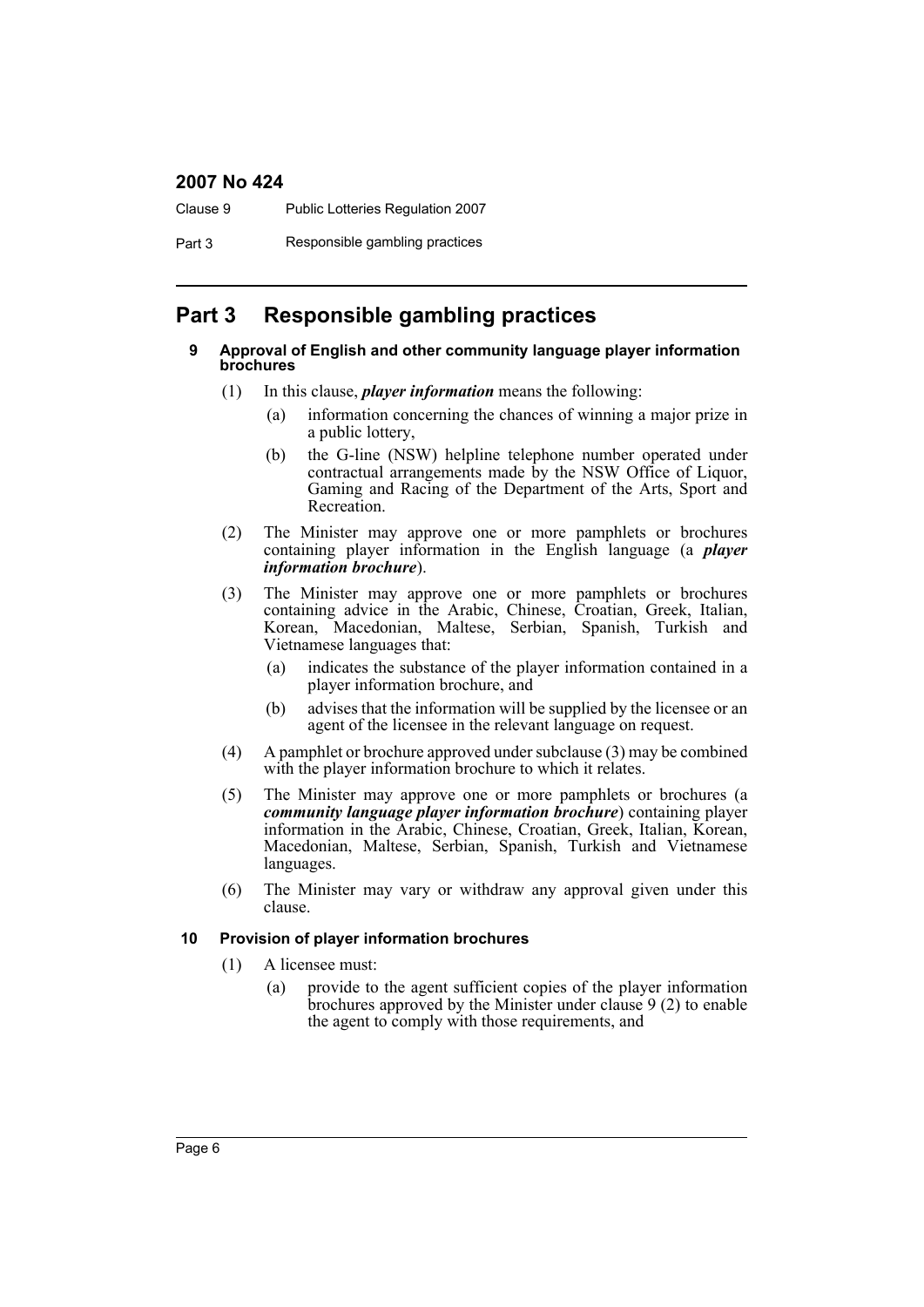|                                         | 2007 No 424 |
|-----------------------------------------|-------------|
| <b>Public Lotteries Regulation 2007</b> | Clause 11   |
| Responsible gambling practices          | Part 3      |

(b) provide further copies of the brochures to an agent of the licensee in accordance with a request by the agent.

Maximum penalty: 50 penalty units.

- (2) An agent of a licensee must ensure that:
	- (a) copies of at least one type of player information brochure approved by the Minister under clause  $9(2)$  are made available at each point of sale (under the control of the agent) for tickets or entries in, or subscriptions to, each public lottery conducted by the licensee, and
	- (b) those copies are displayed in such a manner and in such a place that it would be reasonable to expect that a person purchasing a ticket or entry in, or subscribing to, such a lottery at that point of sale would be alerted to their presence.

Maximum penalty: 50 penalty units.

#### <span id="page-6-0"></span>**11 Provision of player information brochures in community languages**

- (1) A person may request a licensee or agent of a licensee to supply a community language player information brochure approved under clause 9 (5) in one of the languages specified in that subclause.
- (2) A licensee or agent of a licensee must supply a brochure in accordance with a request made under subclause  $(1)$  as soon as practicable after being requested to do so.

Maximum penalty: 50 penalty units.

#### <span id="page-6-1"></span>**12 Gambling information and warnings**

(1) A licensee must ensure that each printed entry form (however described) and ticket in a public lottery conducted by the licensee contains the following:

Is gambling a problem for you? CALL G-line (NSW) counselling service 1800 633 635

Maximum penalty: 50 penalty units.

- (2) Subclause (1) does not apply to instant lottery tickets (commonly known as "scratchies").
- (3) A licensee must ensure that any written material provided by the licensee to explain to the public how to enter a public lottery contains:
	- (a) an explanation of the chances of winning a major prize in the public lottery or, if there are different prize divisions in the public lottery, an explanation in relation to each of those divisions of the chances of winning a prize in that division, and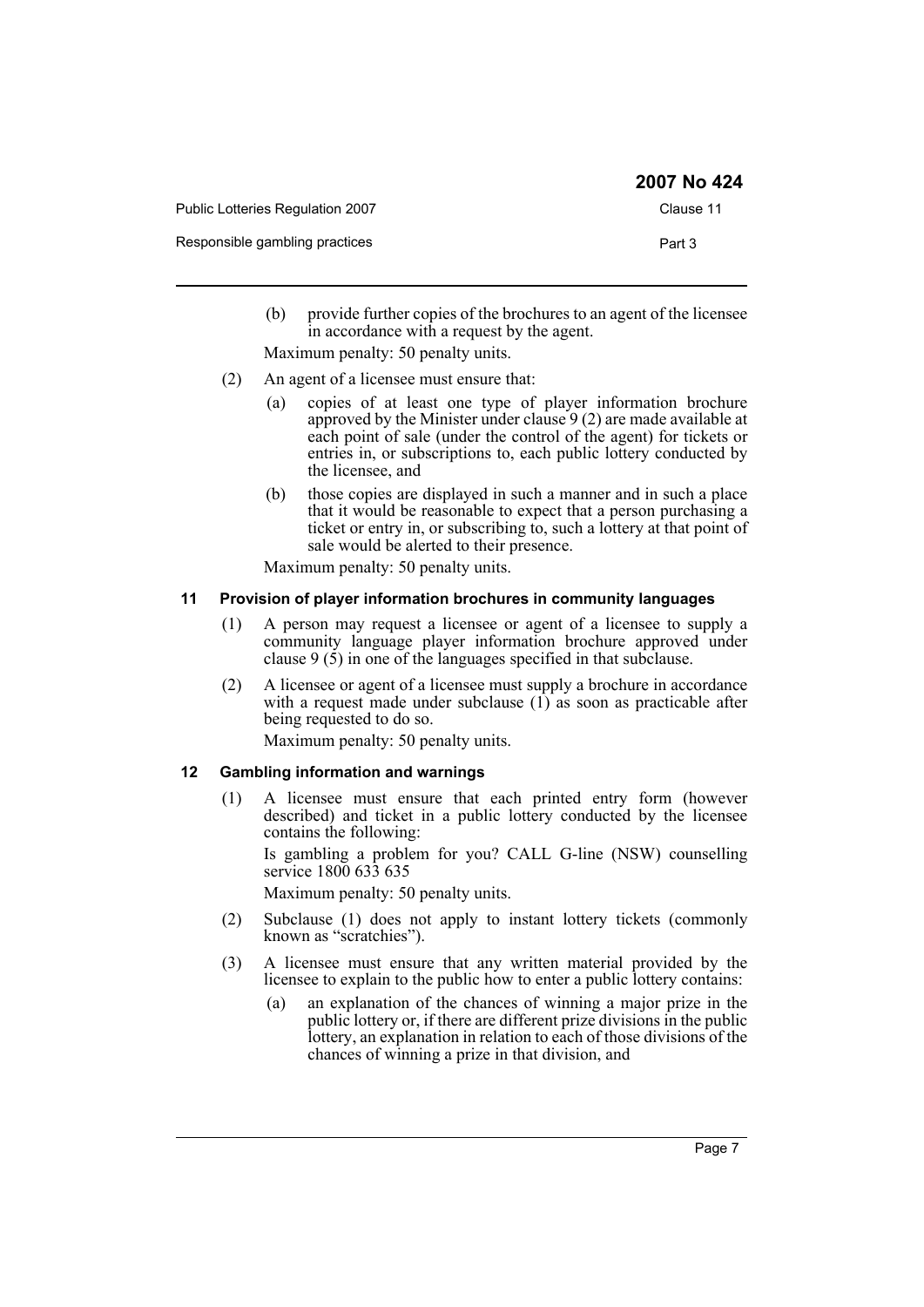Clause 13 Public Lotteries Regulation 2007

Part 3 Responsible gambling practices

(b) the following: Is gambling a problem for you? CALL G-line (NSW) counselling service 1800 633 635

Maximum penalty: 50 penalty units.

- (4) A licensee must include the following information on any website used by the licensee to promote or provide information about a public lottery conducted by the licensee:
	- (a) the information contained in a player information brochure approved by the Minister under clause 9 (2),
	- (b) an explanation of the chances of winning a major prize in the public lottery or, if there are different prize divisions in the public lottery, an explanation in relation to each of those divisions of the chances of winning a prize in that division.

Maximum penalty: 50 penalty units.

#### <span id="page-7-0"></span>**13 Counselling signage—notice to be displayed**

- (1) A licensee must:
	- (a) provide to the agent sufficient copies of a notice that complies with this clause to enable the agent to comply with those requirements, and
	- (b) provide further copies of the notice in accordance with a request by an agent of the licensee.

Maximum penalty: 50 penalty units.

- (2) An agent of a licensee must:
	- (a) display a notice that complies with this clause at each point of sale (under the control of the agent) for tickets or entries in, or subscriptions to, each public lottery conducted by the licensee, or in the vicinity of each such point of sale, and
	- (b) display each such notice in such a manner that it would be reasonable to expect that a person in the vicinity of the point of sale in relation to which the notice is displayed would be alerted to its contents.

Maximum penalty: 50 penalty units.

- (3) The notice must contain the following: Is gambling a problem for you? CALL G-line (NSW) counselling service 1800 633 635
- (4) Subclause (3) does not prevent a notice under this clause containing other information.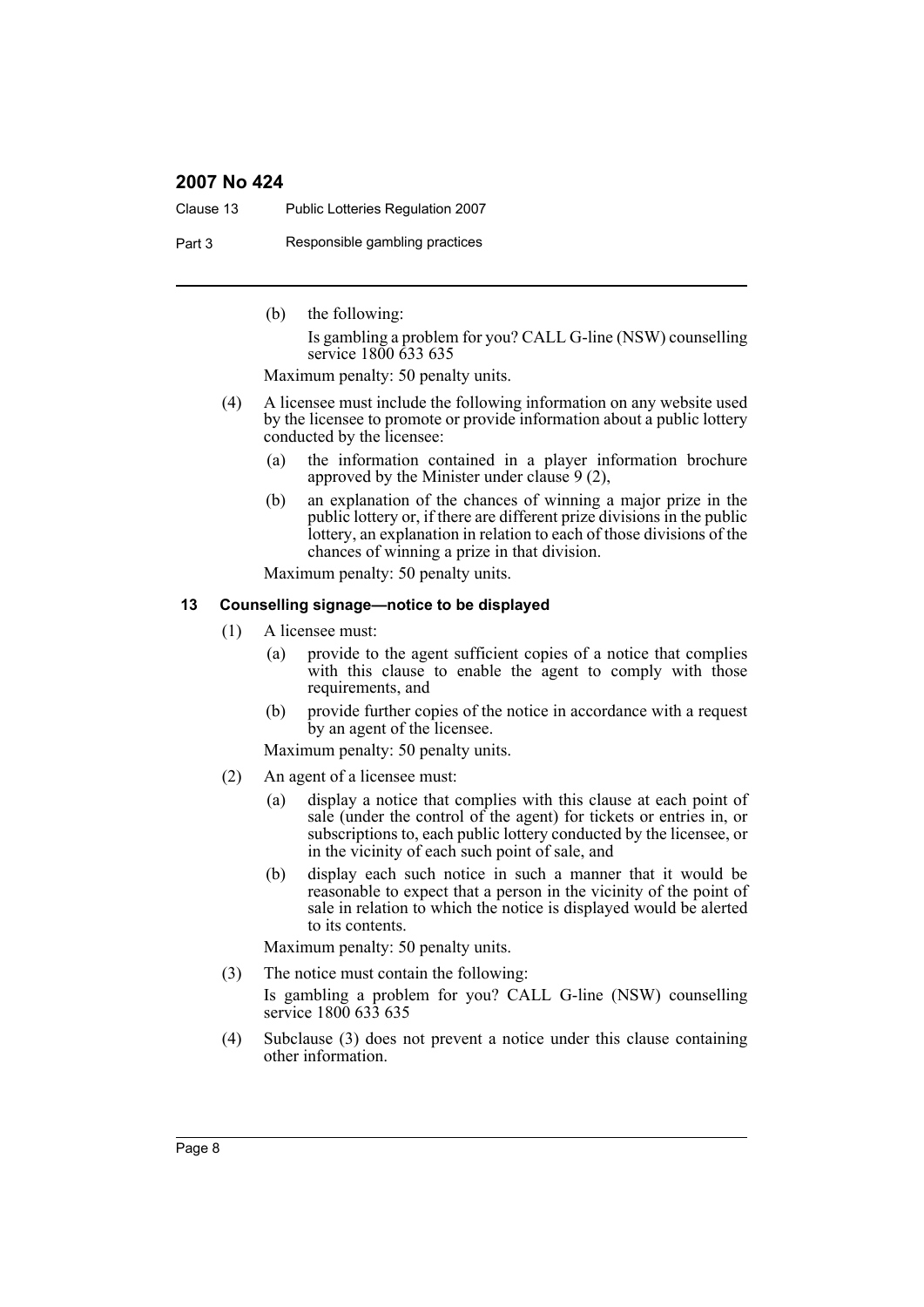|                                         | <b>2007 No 424</b> |
|-----------------------------------------|--------------------|
| <b>Public Lotteries Regulation 2007</b> | Clause 14          |
| Responsible gambling practices          | Part 3             |

(5) The notice must be at least 42 centimetres by 29.5 centimetres in size and the matter contained in the notice must be in letters and figures of not less than 0.6 centimetres in height.

#### <span id="page-8-0"></span>**14 Advertising of public lotteries**

- (1) The requirements of subclauses (2) and (3) are prescribed as requirements for the purposes of section 39 (1) (b) of the Act. **Note.** Section 39 of the Act makes it an offence for a licensee or other person to publish, or cause to be published, any public lottery advertising that is false, misleading or deceptive or is in contravention of a requirement of the regulations. The maximum penalty for the offence is 50 penalty units.
- (2) A licensee or agent of a licensee must not publish, or cause to be published, any public lottery advertising that:
	- (a) encourages a breach of the law, or
	- (b) depicts children, or
	- (c) suggests that winning will be a definite outcome of participating in a public lottery, or
	- (d) suggests that entering a public lottery will definitely improve a person's financial prospects, or
	- (e) is not conducted in accordance with decency, dignity and good taste and in accordance with the Commercial Television Industry Code of Practice as in force at the time the public lottery advertising is published.
- (3) A licensee or agent of a licensee must ensure that any public lottery advertising in writing published, or caused to be published, by the licensee or agent in a newspaper, magazine, poster or other printed document contains the following:

Is gambling a problem for you? CALL G-line (NSW) counselling service 1800 633 635

(4) In this clause:

*public lottery advertising* means advertising that is directly related to the conduct of a public lottery.

*publish* includes disseminate in any way, whether by oral, visual, written or other means (for example, dissemination by means of cinema, video, radio or television).

#### <span id="page-8-1"></span>**15 Payment of prize money by cheque or electronic funds transfer**

(1) If in a game of keno the prize money payable to a person at the end of a customer session exceeds \$2,000, the licensee or agent of the licensee responsible for paying the prize money: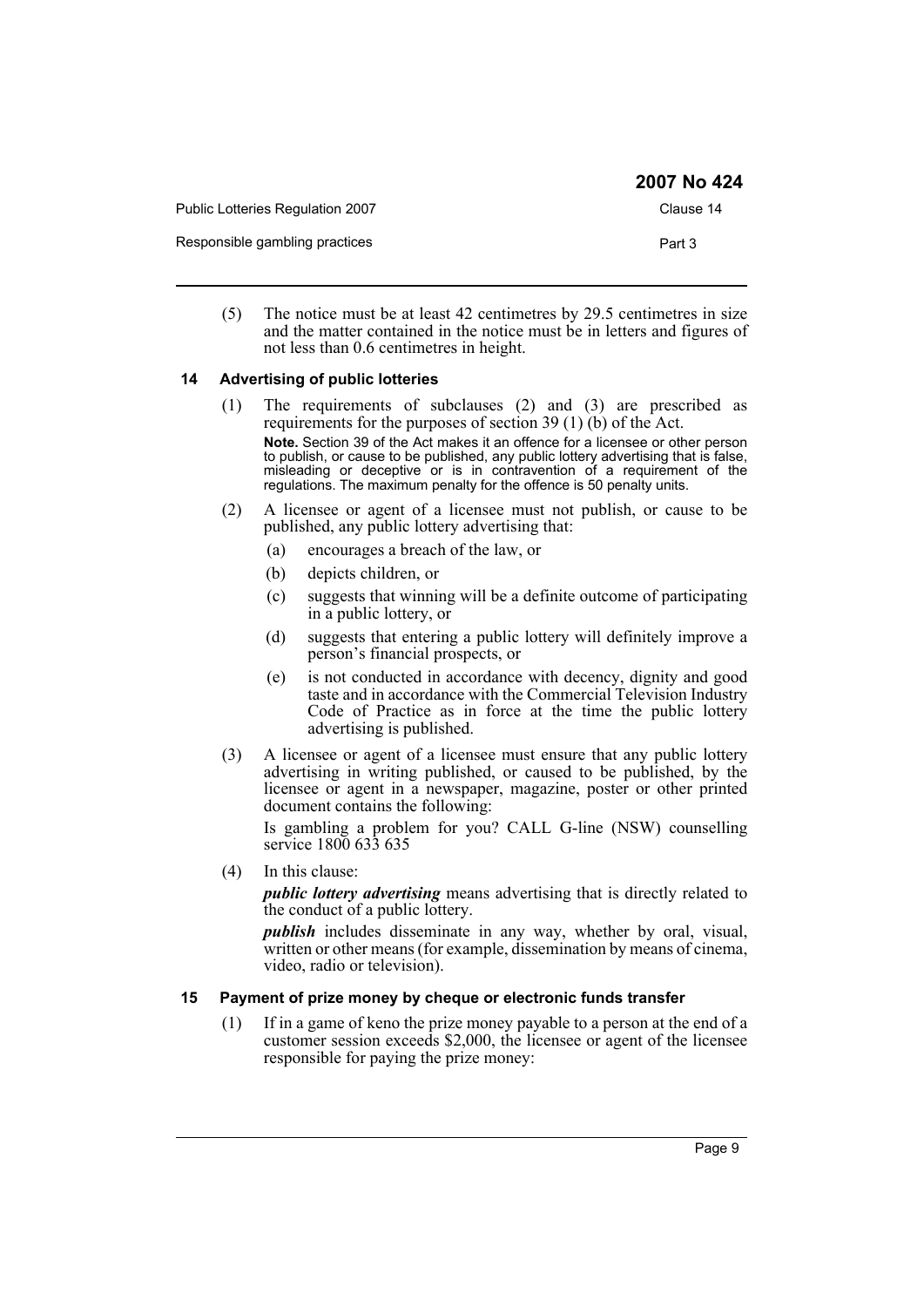Clause 16 Public Lotteries Regulation 2007

Part 3 Responsible gambling practices

- (a) if the person so requests, must pay the total prize money by means of:
	- (i) a crossed cheque payable to the person, or
	- (ii) an electronic funds transfer to an account nominated by the person (if those means are available), and
- (b) must pay so much of the total prize money as exceeds \$2,000 by means of:
	- (i) a crossed cheque payable to the person, or
	- (ii) if the person so requests and those means are available, electronic funds transfer to an account nominated by the person.

Maximum penalty: 50 penalty units.

- (2) If in a public lottery (other than a game of keno) the total prize money payable to a person exceeds \$1,000, the licensee responsible for paying the prize money must pay the total prize money by means of:
	- (a) a crossed cheque payable to the person, or
	- (b) if the person so requests, electronic funds transfer to an account nominated by the person.

Maximum penalty: 50 penalty units.

(3) In this clause:

*crossed cheque* means a cheque crossed as referred to in section 53 of the *Cheques Act 1986* of the Commonwealth.

*customer session* means the period of time starting when a subscriber:

- (a) makes an entry in a game of keno, or
- (b) checks a receipt ticket in a game of keno, or
- (c) cancels an entry into a game of keno,

and ending when the End Customer terminal key is activated.

*total prize money* means the total amount of money payable to a person as a result of the person winning money in respect of a single entry in a public lottery (whether or not that entry relates to one, or more than one, game in the public lottery).

#### <span id="page-9-0"></span>**16 Gambling inducements**

(1) A licensee or agent of a licensee, or an employee of a licensee or agent of a licensee, must not offer or supply any free or discounted liquor as an inducement to participate, or to participate frequently, in any public lottery conducted by the licensee.

Maximum penalty: 50 penalty units.

(2) In subclause (1), *liquor* has the same meaning as in the *Liquor Act 1982*.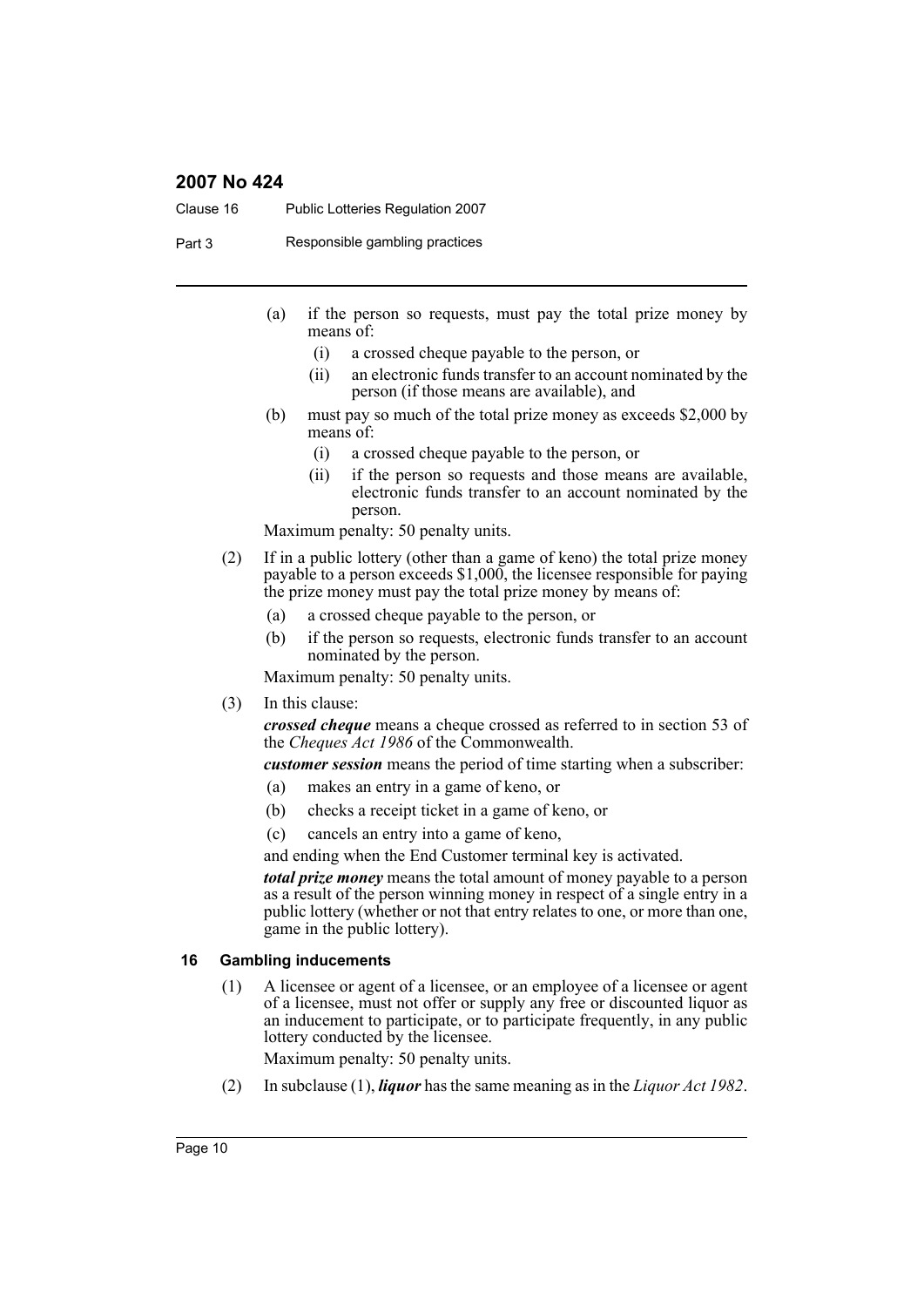Public Lotteries Regulation 2007 Clause 17 Miscellaneous **Part 4** 

# <span id="page-10-0"></span>**Part 4 Miscellaneous**

#### <span id="page-10-1"></span>**17 Key employees (keno)**

- (1) Any person who is concerned or engaged in any of the following ways in the conduct of games of keno by a keno licensee is a key employee for the purposes of paragraph (c) of the definition of *key employee* in section  $\hat{4}$  (1) of the  $\hat{A}$ ct:
	- (a) involvement, on behalf of the licensee, in the development or operation of any computer systems in relation to those games,
	- (b) involvement, on behalf of the licensee, in the financial or accounting aspects of the conduct of those games.
- (2) Any of the following persons who are concerned or engaged in the conduct of games of keno by a keno licensee are also key employees for the purposes of paragraph (c) of the definition of *key employee* in section  $4(1)$  of the Act:
	- (a) any person who is employed by or on behalf of Jupiters Gaming (NSW) Pty Ltd in the capacity of, or who performs the duties of, general manager, systems manager, sales and marketing manager, contracts and distribution manager, operations manager or financial controller of that company,
	- (b) any person who is employed by or on behalf of Club Gaming Systems (Holdings) Pty Limited in the capacity of, or who performs the duties of, sales executive or training manager of that company,
	- (c) any person involved, on behalf of Club Gaming Systems (Holdings) Pty Limited, in the development or operation of any computer systems in relation to games of keno conducted by a licensee,
	- (d) any person involved, on behalf of Club Gaming Systems (Holdings) Pty Limited, in the financial or accounting aspects of the conduct of such games.

#### <span id="page-10-2"></span>**18 Notification of change of circumstances in relation to licensees**

- (1) The kinds of changes set out in Schedule 1 are prescribed for the purposes of section 52 of the Act in relation to licensees for public lotteries.
- (2) The particulars to be notified under section 52 of the Act in relation to each kind of change are as set out in Schedule 1 in respect of that kind of change.

**2007 No 424**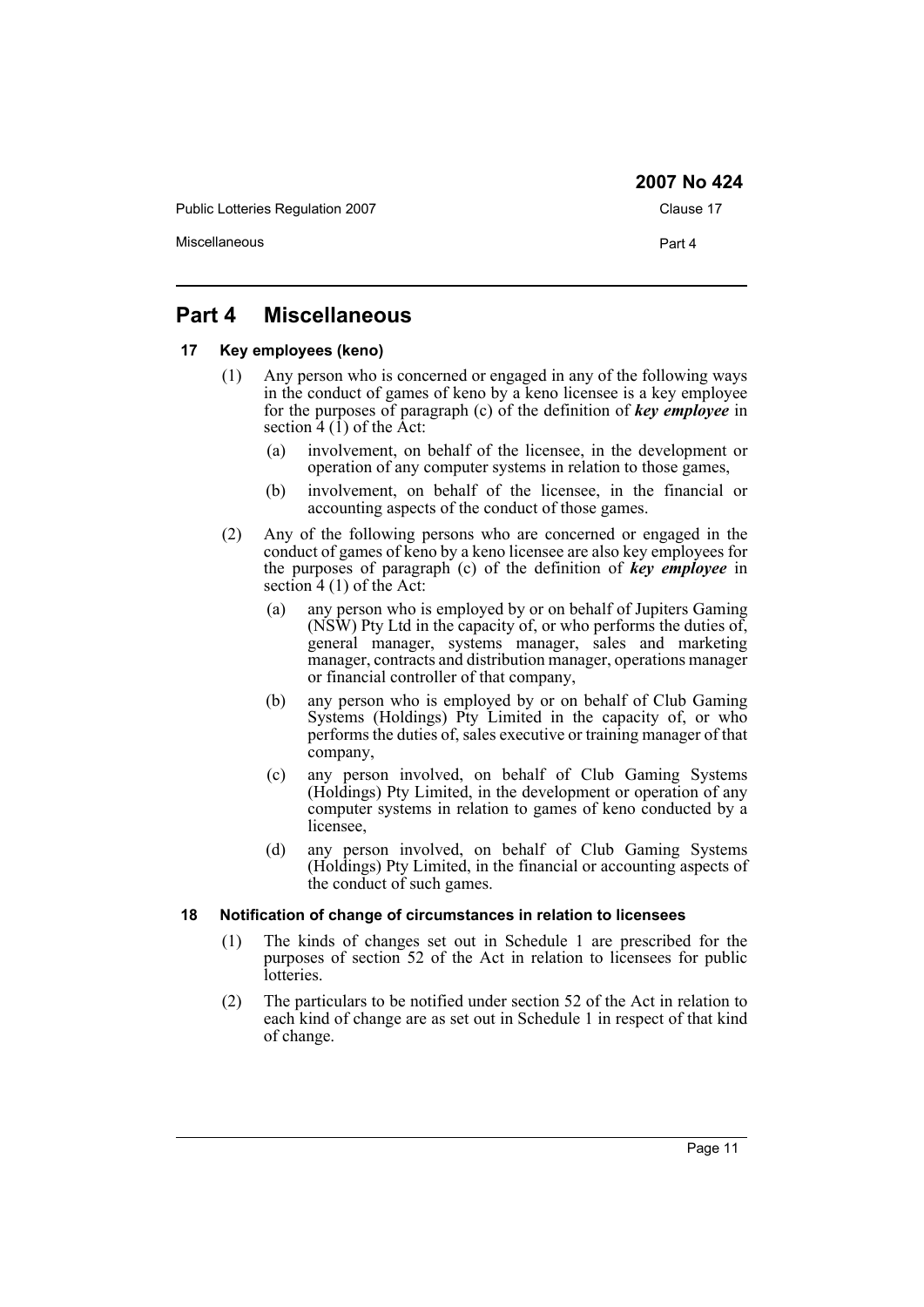Clause 19 Public Lotteries Regulation 2007

Part 4 Miscellaneous

#### <span id="page-11-0"></span>**19 Exempt contracts**

- (1) The following contracts, or classes of contracts, are prescribed for the purposes of paragraph (b) of the definition of *exempt contract* in section 62 of the Act:
	- (a) a contract of employment,
	- (b) a contract relating to the supply or maintenance of gaming, security or surveillance equipment,
	- (c) a contract relating to the supply of gas, water or electricity, or postal or telecommunications services to a licensee or agent,
	- (d) a contract relating to the supply of legal, accounting, financial, corporate or property advisory services to a licensee or agent,
	- (e) a contract relating to the supply of share registry services to a licensee or agent,
	- (f) a contract relating to the supply of airline services to a licensee or agent,
	- (g) a contract of insurance and a contract relating to the supply of insurance to, or the procurement of insurance for, a licensee or agent,
	- (h) a contract relating to the supply of off-site parking for the premises used or to be used by a licensee or agent in connection with the conduct of a public lottery,
	- (i) a contract relating to the supply of ticketing agency services to a licensee or agent,
	- (j) a contract relating to the supply of superannuation services for the benefit of employees of a licensee or agent,
	- (k) a contract relating to the supply of banking or financial services to a licensee or agent,
	- (l) a contract relating to the provision of membership services by an industry representative body to a licensee or agent,
	- (m) a contract relating to the provision of marketing, advertising or promotional goods or services to a licensee or agent.
- (2) Despite subclause (1), the following contracts, or classes of contracts, are not exempt contracts:
	- (a) 2 or more contracts for the supply of goods and services by the same supplier during any 12 month period if the aggregate amount payable under the contracts is \$550,000 or more,
	- (b) a contract relating to the supply of gaming equipment if the amount payable under the contract is \$11,000 or more,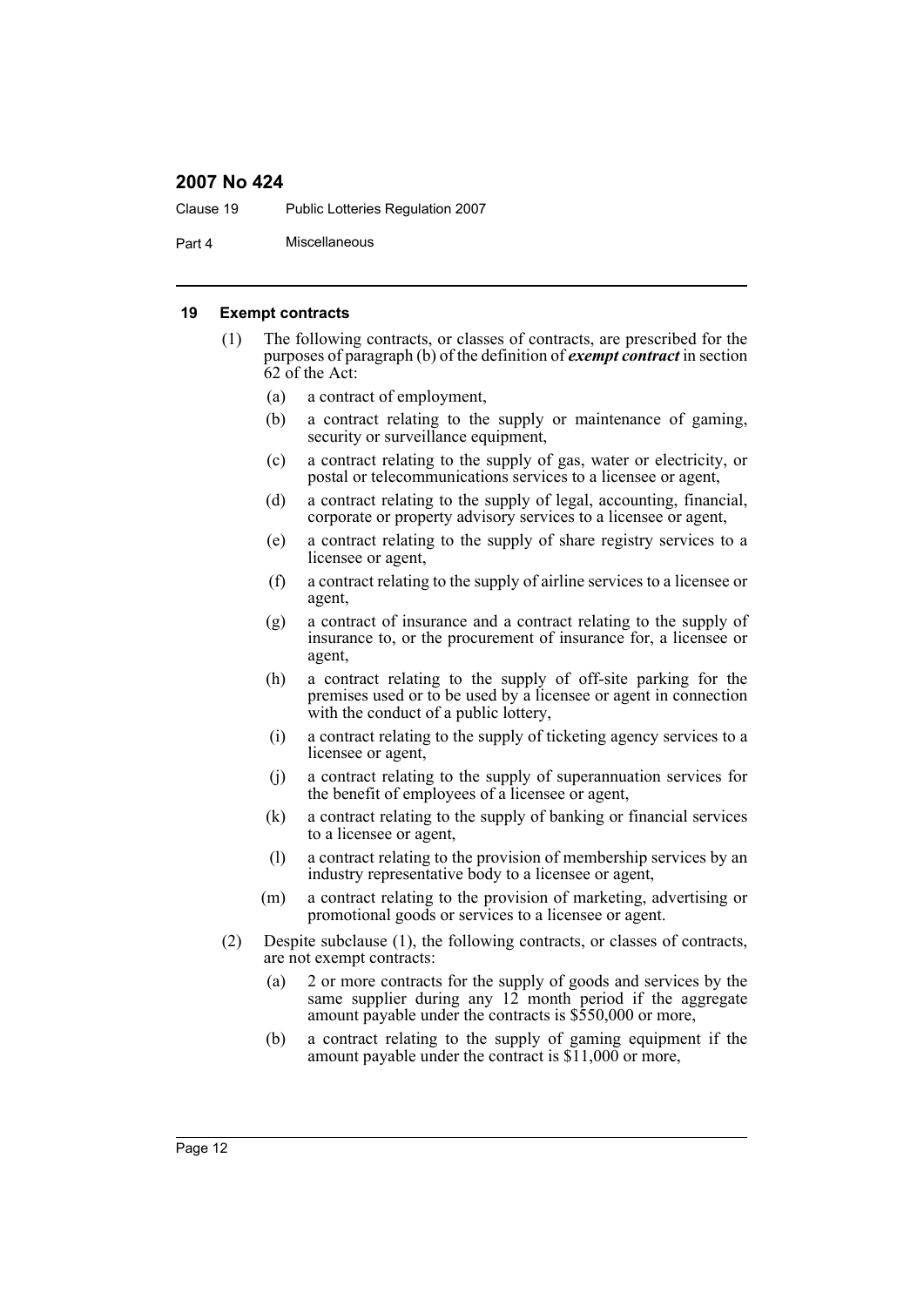|                                  | 2007 No 424 |
|----------------------------------|-------------|
| Public Lotteries Regulation 2007 | Clause 20   |
| <b>Miscellaneous</b>             | Part 4      |

- (c) a contract relating to the maintenance of gaming equipment if the amount payable under the contract is  $$1\overline{1,}000$  or more,
- (d) a contract relating to the supply or maintenance of security or surveillance equipment if the amount payable under the contract is \$110,000 or more.
- (3) In this clause, *gaming equipment* has the same meaning as it has in the *Casino Control Act 1992*.

#### <span id="page-12-0"></span>**20 Review of controlled contracts**

For the purposes of section 63 (3) of the Act, \$2,000 is prescribed as the fee for the review of each controlled contract.

#### <span id="page-12-1"></span>**21 Saving of certain matters under expired licences**

- (1) This clause applies to and in respect of a licence that expires (*the expired licence*) but is immediately replaced by a new licence that:
	- (a) is in substantially the same terms as the expired licence, and
	- (b) is issued to the person who held the expired licence.
- (2) Any approval by the Minister under the conditions of the expired licence and in force immediately before its expiry is taken to be an approval in force under the conditions of the new licence, unless the terms of the new licence otherwise provide.
- (3) The rules relating to the conduct of a public lottery under the expired licence and in force immediately before its expiry are taken to be rules in force for the purposes of the new licence until such time as rules are made and approved under Part 4 of the Act for the purposes of the new licence.
- (4) Any money kept in a prize fund under the Act for the purposes of the expired licence and that is not required for payment of prizes won in a public lottery is taken to be part of the corresponding prize fund kept for the purposes of the new licence.

#### <span id="page-12-2"></span>**22 Savings provision**

Any act, matter or thing that had effect under the *Public Lotteries Regulation 2002* immediately before the repeal of that Regulation is taken to have effect under this Regulation.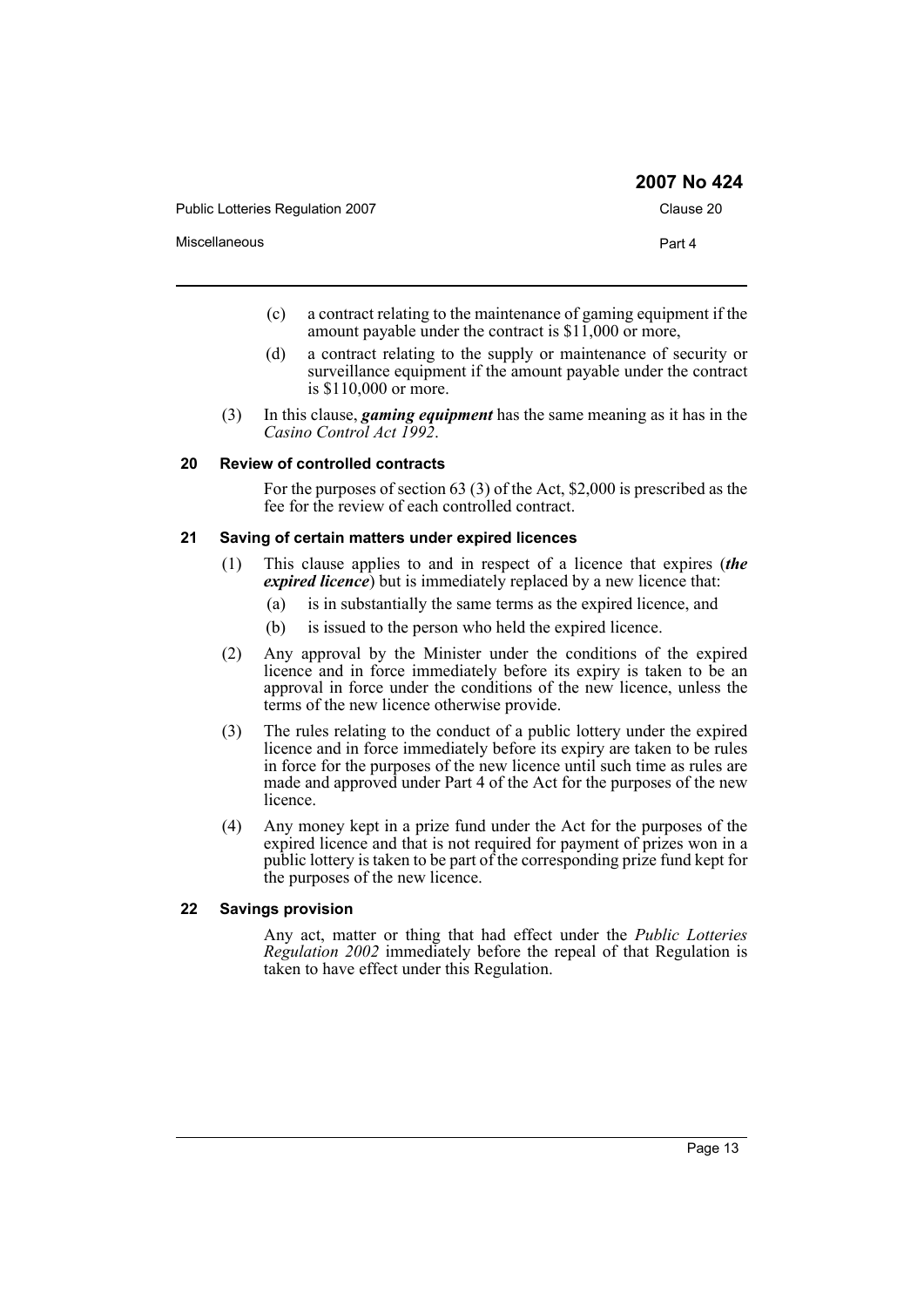Public Lotteries Regulation 2007

Schedule 1 Change of circumstances to be notified

# <span id="page-13-0"></span>**Schedule 1 Change of circumstances to be notified**

(Clause 18)

| Kind of change                                                                                                                                                                                                                 | <b>Particulars to be notified</b>                                                                                                                                            |  |
|--------------------------------------------------------------------------------------------------------------------------------------------------------------------------------------------------------------------------------|------------------------------------------------------------------------------------------------------------------------------------------------------------------------------|--|
| Any change in the name of the licensee, the<br>licensee's principal business address or<br>postal address, e-mail address, website<br>address, telephone number or facsimile<br>number.                                        | Particulars of those matters as changed.                                                                                                                                     |  |
| Any change in the membership of the board<br>of directors of the licensee.                                                                                                                                                     | Particulars of the name, address and date of<br>birth of any new director.                                                                                                   |  |
| Any change in the name or address of any<br>member of the board of directors of the<br>licensee.                                                                                                                               | Particulars of the new name or address of<br>the director.                                                                                                                   |  |
| The licensee commencing to remunerate an<br>employee of the licensee at a remuneration<br>level of \$150,000 per year or more, whether<br>as salary or remuneration package.                                                   | Particulars of the name, address and date of<br>birth of the employee.                                                                                                       |  |
| Any change in the information entered in the<br>register of members of the licensee.                                                                                                                                           | Particulars of the change, including any<br>addition to or deletion from that<br>information.                                                                                |  |
| Any change in the proportion of the paid up<br>capital of the licensee in which a person<br>holds a beneficial interest and any<br>acquisition by a person of a beneficial<br>interest in the paid up capital of the licensee. | Particulars of the name and address of the<br>person and the proportion of the paid up<br>capital in which the person holds a<br>beneficial interest as changed or acquired. |  |
| Any change in the nominal or paid up<br>capital of the licensee.                                                                                                                                                               | Particulars of the nominal or paid up capital<br>as changed.                                                                                                                 |  |
| Any change in the objectives or main<br>activities of the licensee.                                                                                                                                                            | Particulars of those objectives or main<br>activities as changed.                                                                                                            |  |
| Any change in any direct or indirect<br>financial interests held by the licensee in any<br>business or enterprise, including the<br>acquisition or disposal of such an interest.                                               | Particulars of the interest both before and<br>after the change.                                                                                                             |  |
| Any other business or enterprise<br>commencing to have the same registered<br>office as the licensee.                                                                                                                          | Particulars of the name of the other business<br>or enterprise and the activities in which it<br>engages.                                                                    |  |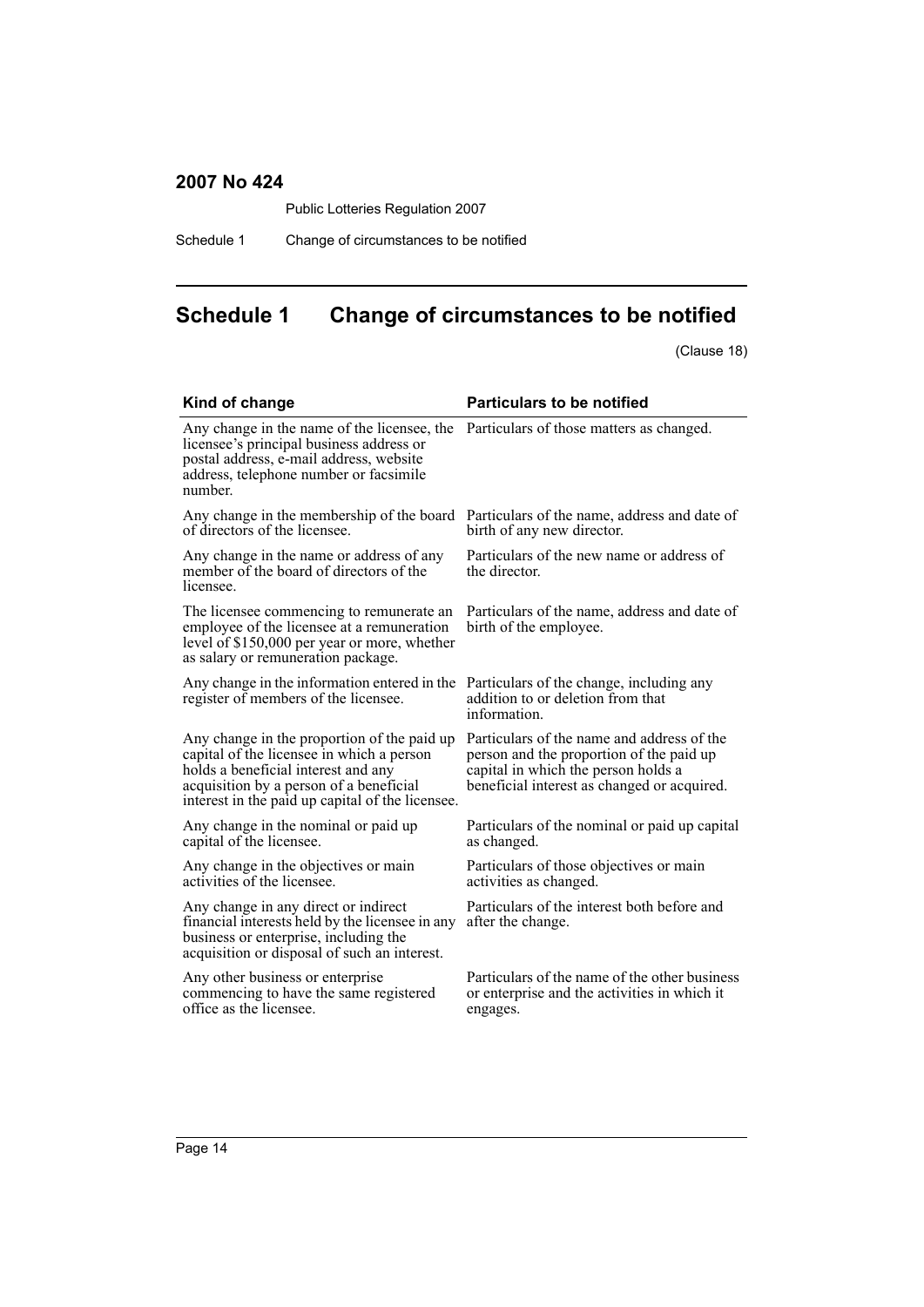Public Lotteries Regulation 2007

Change of circumstances to be notified Schedule 1

| Kind of change                                                                                                                                                                                      | <b>Particulars to be notified</b>                                                                                                                                                                                                                                                                                                      |
|-----------------------------------------------------------------------------------------------------------------------------------------------------------------------------------------------------|----------------------------------------------------------------------------------------------------------------------------------------------------------------------------------------------------------------------------------------------------------------------------------------------------------------------------------------|
| The licensee commencing to carry on any<br>other business or enterprise at any place or<br>the appointment of a person to carry on any<br>other business or enterprise on the licensee's<br>behalf. | Particulars of the address of the place and<br>the business or enterprise carried on there or<br>the name of the person appointed and the<br>business or enterprise to be carried on by the<br>person on the licensee's behalf.                                                                                                        |
| The commencement, settlement,<br>discontinuance or finalisation of civil or<br>criminal proceedings to which the licensee<br>is a party.                                                            | Particulars of the nature of the proceedings,<br>the names and addresses of the other parties<br>to civil proceedings, the date of<br>commencement, settlement, discontinuance<br>or finalisation and the terms of settlement<br>(unless terms of settlement are prohibited<br>from being disclosed) or the result of<br>finalisation. |
| The obtaining of judgment against the<br>licensee, the creation of any charge over any<br>property of the licensee or repossession of<br>any property of the licensee.                              | Particulars of the terms of the judgment or<br>charge or the reasons for and circumstances<br>of the repossession, and a description of any<br>property affected.                                                                                                                                                                      |
| Any amendment under any law of the<br>Commonwealth of an assessment relating to<br>the licensee under taxation legislation of the<br>Commonwealth.                                                  | Particulars of the amendment.                                                                                                                                                                                                                                                                                                          |
| Any change in the key employees employed<br>by or on behalf of the licensee.                                                                                                                        | Particulars of the name and address of a<br>person who becomes or ceases to be a key<br>employee and the date that occurs.                                                                                                                                                                                                             |
| The commencement, settlement,<br>discontinuance or finalisation of civil or<br>criminal proceedings to which a key<br>employee of the licensee is a party and of<br>which the licensee is aware.    | Particulars of the nature of the proceedings,<br>the names and addresses of the other parties<br>to the proceedings, the date of<br>commencement, settlement, discontinuance<br>or finalisation and the terms of settlement<br>(unless terms of settlement are prohibited<br>from being disclosed) or the result of<br>finalisation.   |
| Each increase of more than \$500,000 in the<br>debts of the licensee.                                                                                                                               | Particulars of to whom the debt is owed, the<br>amount of the debt as increased, the amount<br>of the increase and the reason for the<br>increase.                                                                                                                                                                                     |
| Any failure by the licensee to make due<br>payments under a loan or other financing<br>arrangement.                                                                                                 | Particulars of the loan or financing<br>arrangement, the amount due and unpaid<br>and the reason for the failure to pay.                                                                                                                                                                                                               |
| The commencement of the winding up of<br>the licensee or the placement of the licensee<br>under official management.                                                                                | Particulars of the date on which the winding<br>up or official management commenced.                                                                                                                                                                                                                                                   |